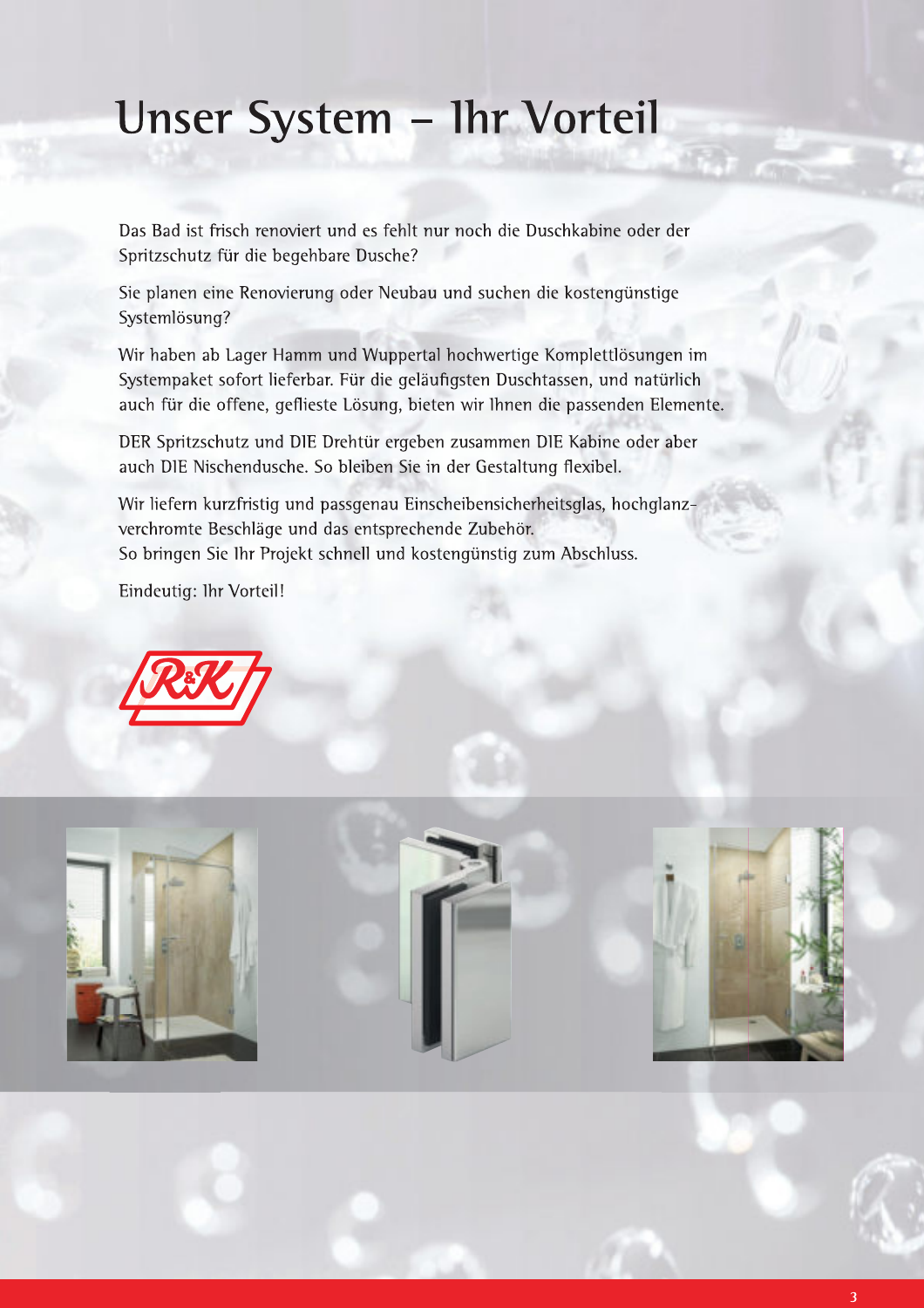# Der Spritzschutz

Sofort ab Lager in 3 Formaten lieferbar.

Einscheibensicherheitsglas in 8 mm Stärke mit dem nötigen Zubehör zur Sofortmontage auf der klassischen Duschtasse oder als Walk-in Lösung im modernen Bad. Die Elementhöhe beträgt 2010mm.

Glanzverchromte Winkel, Stabilisationsstange, Montagezubehör und eine unmissverständliche Anleitung zur schnellen und sicheren Fertigstellung machen Ihr Projekt zur einfachen Aufgabe.

#### Formate

760x2007mm [6000760] 860x2007mm [6000860] 960x2007mm [6000960]

## Inhalt des Komplett-Systems [6640600]

- 2x Glas/Wandwinkel
- 1x Stabistange
- · Montagematerial
- · Montageanleitung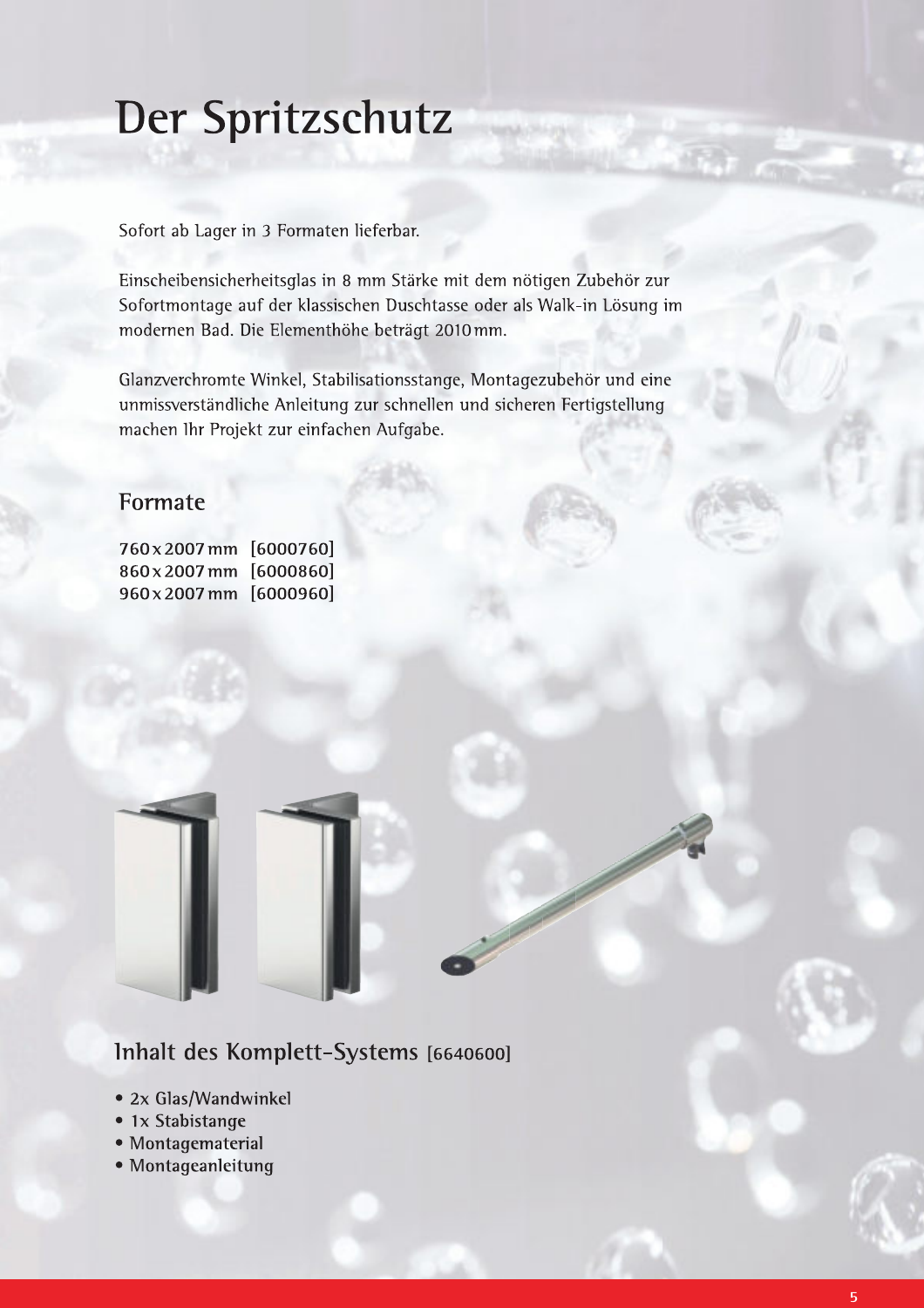# Die Drehtür

Die Drehtür ergibt mit dem Spritzschutz "Die Kabine".

Zur Verarbeitung auf gefliestem Boden oder in Verbindung mit der klassischen Duschtasse in 5 Standardformaten errichten Sie mit dem angepassten Zubehör eine Duschkabine mit der Höhe 2010 mm (Glashöhe) in kurzer Montagezeit.

Glanzverchromte Anschlagtürbänder, Griffknopf, Montagezubehör und ein Dichtungssatz erhalten Sie wiederum im Komplettset.

#### **Tassenformate**

800mm x 800mm 800 mm x 900 mm 900mm x 900mm 900 mm x 1000 mm 1000 mm x 1000 mm

## Glasformate

753 mm [6000753] 853 mm [6000853] 953 mm [6000953]

Inhalt des Beschlags-Komplett-Systems [6640610]

- $2x$  Bänder
- $\bullet$  1x Knopf
- 4x Schrauben und Dübel
- · Montagehilfe 13 mm
- · Montageanleitung
- Dichtungs-Satz (1/3/4) [6640500]

 $20 \,\mathrm{mm}$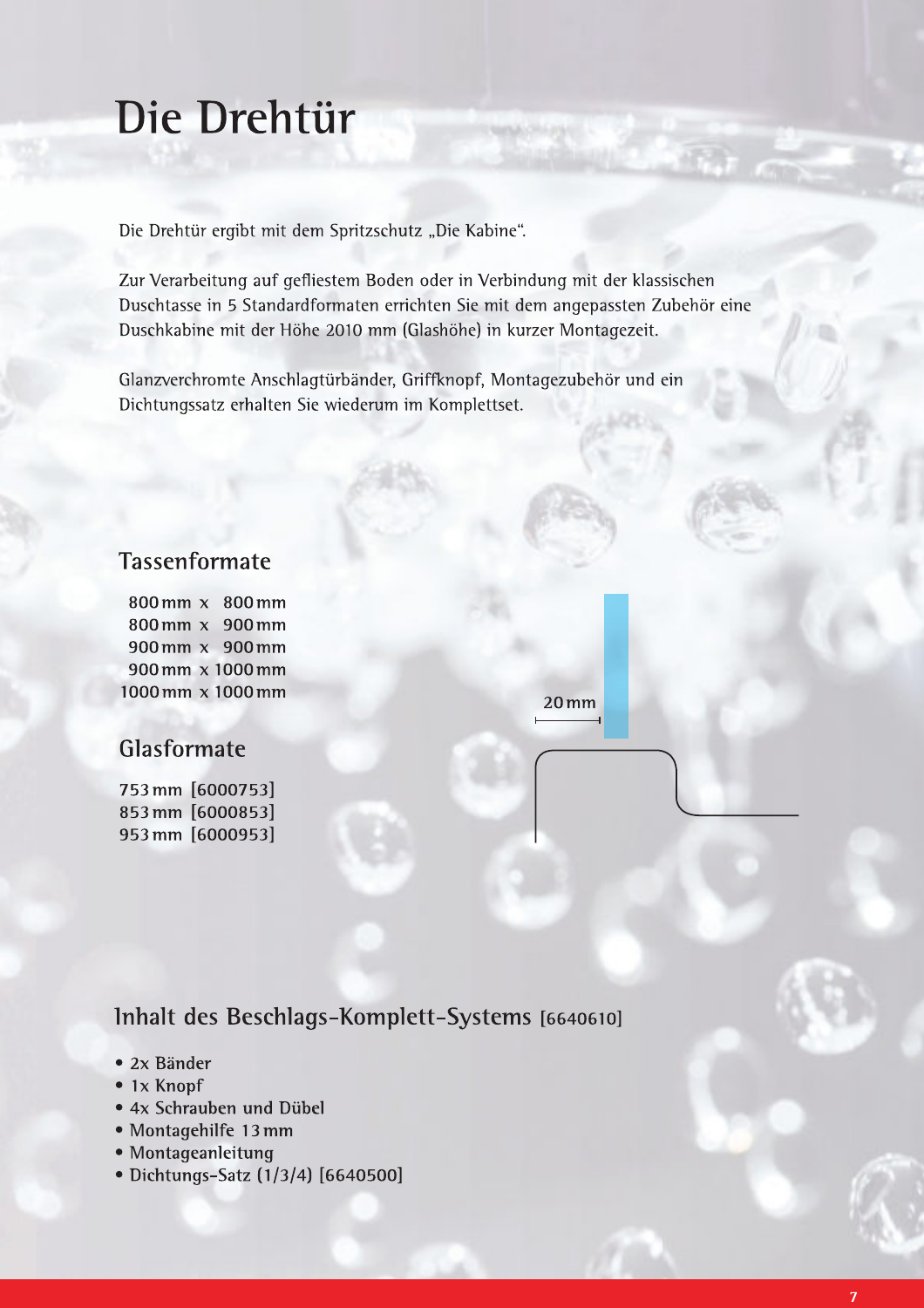# Die Nischendusche

# 1-teilig

1 – teilig<br>
1 – teilig<br>
Die Drehtür für eine gemauerte Wandöffnung:<br>
Ein erweiterter Dichtsatz mit einem verchromten Trägerprofil ermöglicht die<br>
dicht schließende Türlösung.<br>
Öffnungsformate<br>
788 mm, 888 mm, 988 mm<br>
Die Ö

## Öffnungsformate

788 mm, 888 mm, 988 mm Die Öffnungsformate ergeben sich aus Glasformat Drehtür + 35 mm

Set Drehtür + Set Beschlag + Set Dichtungen (1/3/4/7)  $[6640501]$ 

## 2-teilig

**Example 2**<br>
2-teilig<br>
Aus unseren Systemelementen lassen sich großzügige Nischenverglasungen ableiten.<br>
Das feste Seitenteil und die Drehtür ergeben mit einem modifiziertem Dichtungssatz<br>
die perfekte Montagelösung.<br>
Selb

# Öffnungsformate

1550, 1650, 1750, 1850, 1950mm Die Öffnungsformate ergeben sich aus Glasformat Spritzschutz + Drehtür + 37 mm

Set Spritzschutz + Set Drehtür + Set Beschlag + Set Dichtungen (1/4/6) [6640502]